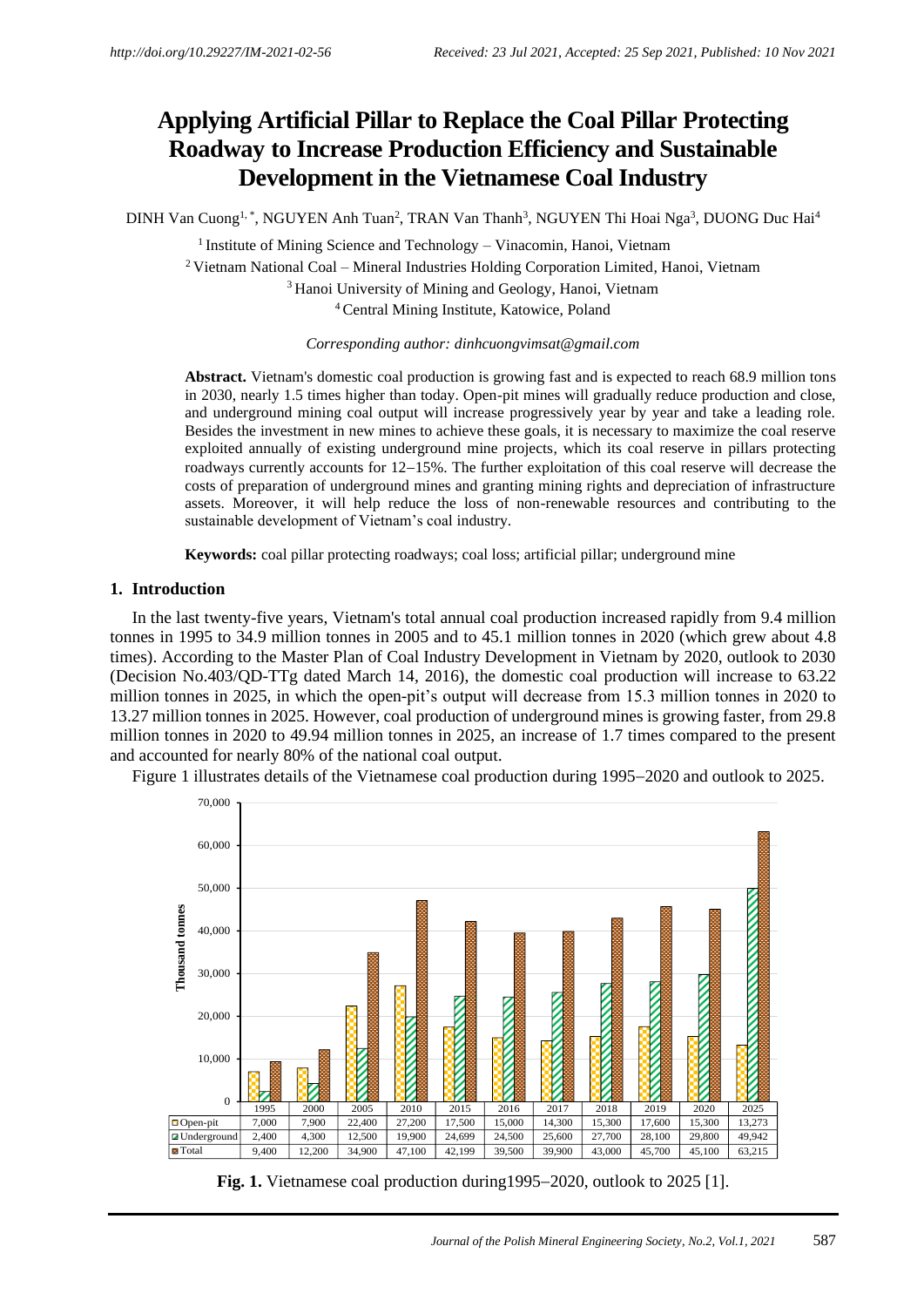To achieve this goal, along with opening new mines, the maximum exploitation of coal reserves in underground mines is also an important issue. The most feasible way is to exploit coal reserves in pillars protecting roadways, which account for 12−15% of total coal reserves of mining projects. There are available coal reserves that are considered inevitable losses due to a lack of appropriate mining technology. Suppose coal reserves in pillars are exploited, in addition to reducing the loss of non-renewable resources. In that case, it will bring a wide range of economic efficiency for mining companies, such as reducing the cost of preparing excavation, depreciation costs of opening mines, infrastructure, cost of granting mineral mining rights. Experience in some countries with mineral development, such as Russia, Poland, and China, showed an appropriate and feasible direction to increase the coal industry's production efficiency and sustainable development.

## **2. Current situation of underground mining cost of Vietnam National Coal - Mineral Industries Holding Corporation Limited**

In Vietnam, coal is exploited by Vietnam National Coal-Mineral Industries Holding Corporation Limited (VINACOMIN), Dong Bac Corporation (a military-run economic unit under the Ministry of National Defense), and a few private companies. VINACOMIN is the leading producer and supplier, with an annual output accounting for about 85% of the national coal output. In this paper, the authors research the technology of production of underground coal mines of VINACOMIN.

Currently, underground coal companies/mines of VINACOMIN are mainly located in Quang Ninh province (13 coal mines), with a length of nearly 100 km from Dong Trieu district (Mao Khe and Uong Bi coal mines) to Cam Pha city (Khe Cham coal mine and Mong Duong coal mine). The majority of exploited coal from underground mines (raw coal) is delivered to a transportation company for central processing plants to be ready for consumption. Therefore, in underground coal mines of VINACOMIN, the cost of coal production will be mainly direct production costs and a small ratio of consumption and management cost. From the production and business plans of some underground coal mines in Quang Ninh province, the production costs depend on production conditions (geological conditions, mining technologies applied in the production lines, etc.) and volume of infrastructure investment, ranged from 49.3 Euros to 52.7 Euros per ton in 2020. It is worth noting that direct costs reach 89.6−91.4%, consumption, and management costs are only 8.55% or 10.48%. Details of the total cost of coal mining are in Table 1.

| N <sub>0</sub> | Cost                                                        |               | Value (VND per ton) | <b>Ratio compared</b> |               |        |
|----------------|-------------------------------------------------------------|---------------|---------------------|-----------------------|---------------|--------|
|                |                                                             |               | <b>Smallest</b>     | Largest               | <b>Medium</b> | to I   |
| $\mathbf{I}$   | <b>Direct production costs</b>                              |               | 1,231,023           | 1,297,761             | 1,275,746     | 100%   |
| 1              | Cost of driving prepared roadways                           |               | 146,338             | 293,816               | 204,539       | 16.03% |
| $\overline{2}$ | Cost of mining coal in longwall                             | 257,992       | 285,105             | 270,145               | 21.18%        |        |
| 3              | Cost of infrastructure depreciation                         |               | 37,360              | 118,613               | 81,573        | 6.39%  |
| $\overline{4}$ | Cost for mining rights                                      |               | 26,120              | 26,120                | 26,120        | 2.05%  |
| 5              | <b>Others</b>                                               |               | 671,676             | 729,257               | 693,370       | 54.35% |
| $\mathbf{I}$   | <b>Consumption cost</b>                                     |               | 2,141               | 2,622                 | 2,483         |        |
| Ш              | Cost for enterprise management<br>and other costs           |               | 118,251             | 149,139               | 133,970       |        |
| IV             | Total cost of coal production by<br>stages $(I + II + III)$ |               | 1,355,078           | 1,449,477             | 1,412,199     |        |
|                | Proportion $(\% )$                                          | I/IV          | 89.53               | 91.42                 | 90.35         |        |
| $\mathbf{V}$   |                                                             | <b>II/IV</b>  | 0.16                | 0.19                  | 0.18          |        |
|                |                                                             | <b>III/IV</b> | 8.39                | 10.29                 | 9.47          |        |

| <b>Tab. 1.</b> The total cost of coal production by production stages |  |
|-----------------------------------------------------------------------|--|
| in underground coal mines of VINACOMIN in 2020 [2].                   |  |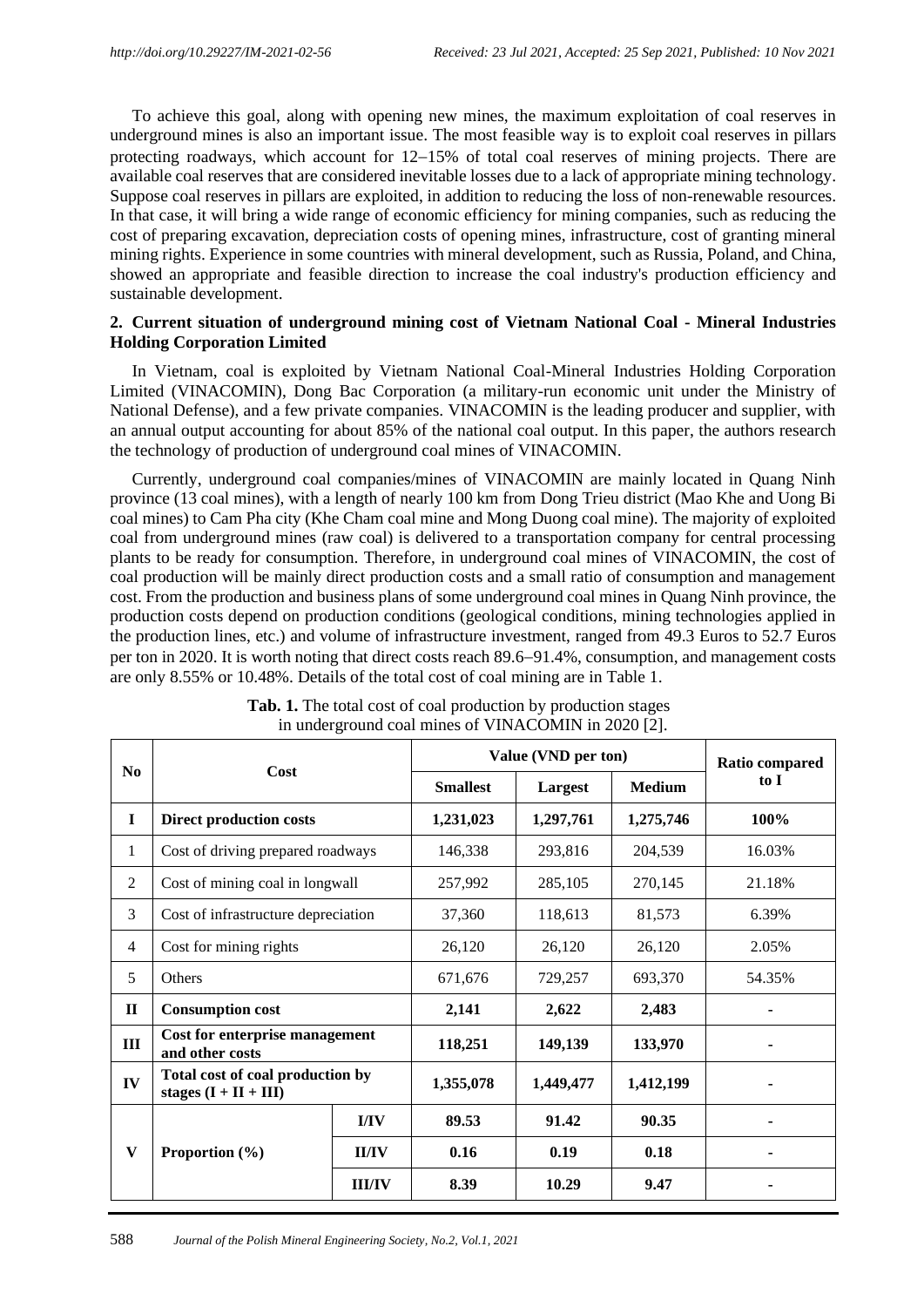The results in Table 1 show that VINACOMIN is maintaining its advantage of mass production. Costs account for a large proportion, including the cost of driving prepared roadways (204,539 VND per ton, accounting for 16.03% of production costs), the cost of mining coal in longwall (270,145 VND per ton, 21.18%), depreciation (81,573 VND per ton, 6.39%), and mining rights (26,120 VND per ton, 2.05%). These costs accumulate 582,377 VND per ton, account for 45.65% of direct production costs (see Figure 2). Thus, it is necessary to research and apply new technologies to exploit coal reserves in pillars protecting prepared roadways in underground coal mines.



**Fig. 2**. Structure of direct production costs.

## **3. Evaluate the potential of using artificial pillar to replace the coal pillar protecting roadway in underground coal mines in Quang Ninh province**

### **3.1 Experience in using artificial pillars to replace the coal pillar protecting roadway in the world**

Underground mining in Quang Ninh is mainly longwall, mining along the strike of the coal seams. The preparation method can be generalized as 121 (Figure 3a). Each (1) longwall will have two (2) roadways (ventilation roadway, transport roadway) and one (1) coal pillar to protect from 15−18m to maintain the transportation roadway as a ventilation roadway for the next longwall. The length of longwall in underground mines of VINACOMIN is from 100−150m, an average of 120m. The rate of coal loss due to technical requirements of protection pillars accounts for 12−15% of the total coal reserves in the longwall mining area. Hence, not only the rate of coal loss but also production costs increase.

Countries such as Russia, China, Poland [3, 4, 5, 6] have successfully applied artificial pillars to replace coal pillars protecting preparation roadways to overcome the rise of coal loss and production costs. Accordingly, to simultaneously extract coal in the protection pillar and maintain the transport roadway as a ventilation roadway of the next longwall, the protected coal pillar will be replaced by artificial pillars. The materials used to construct the pillars can be clustered columns, wooden/metal cribs, stone cribs, brick/rock blocks, or chemical materials. With diagram 121, each (1) longwall only has one (1) prepared road and one (1) artificial pillar to replace the coal pillar (the preparation and exploitation scheme of this type is generalized to 111 in Figure 3b). Thus, compared to diagram 121, the type 111 scheme has allowed reducing the rate of coal loss in the protection pillar and the driving cost of prepared roadway (reduction 01 roadway). Meanwhile, the ability to isolate the roadway from the mining area to reduce the impacts of water, toxic gas and prevent endogenous fire is well-performed. It is because the artificial pillar is constructed continuously on the side of the roadway.

Recently, coal mining companies in China [7, 8] have applied the scheme of preparing roadways for longwalls to exploit coal without protection pillars (referred to as 110). With this solution, each (1) longwall has only one (1) roadway without (0) a protected coal pillar. The essence of technological solution is that the preparation roadway of longwall is maintained without the support of coal pillars or artificial pillars. Roadways maintained by the overall solution are actively implemented to reduce the pressure while enhancing its load capacity. Firstly, directional pre-splitting roof cutting is used to cut down the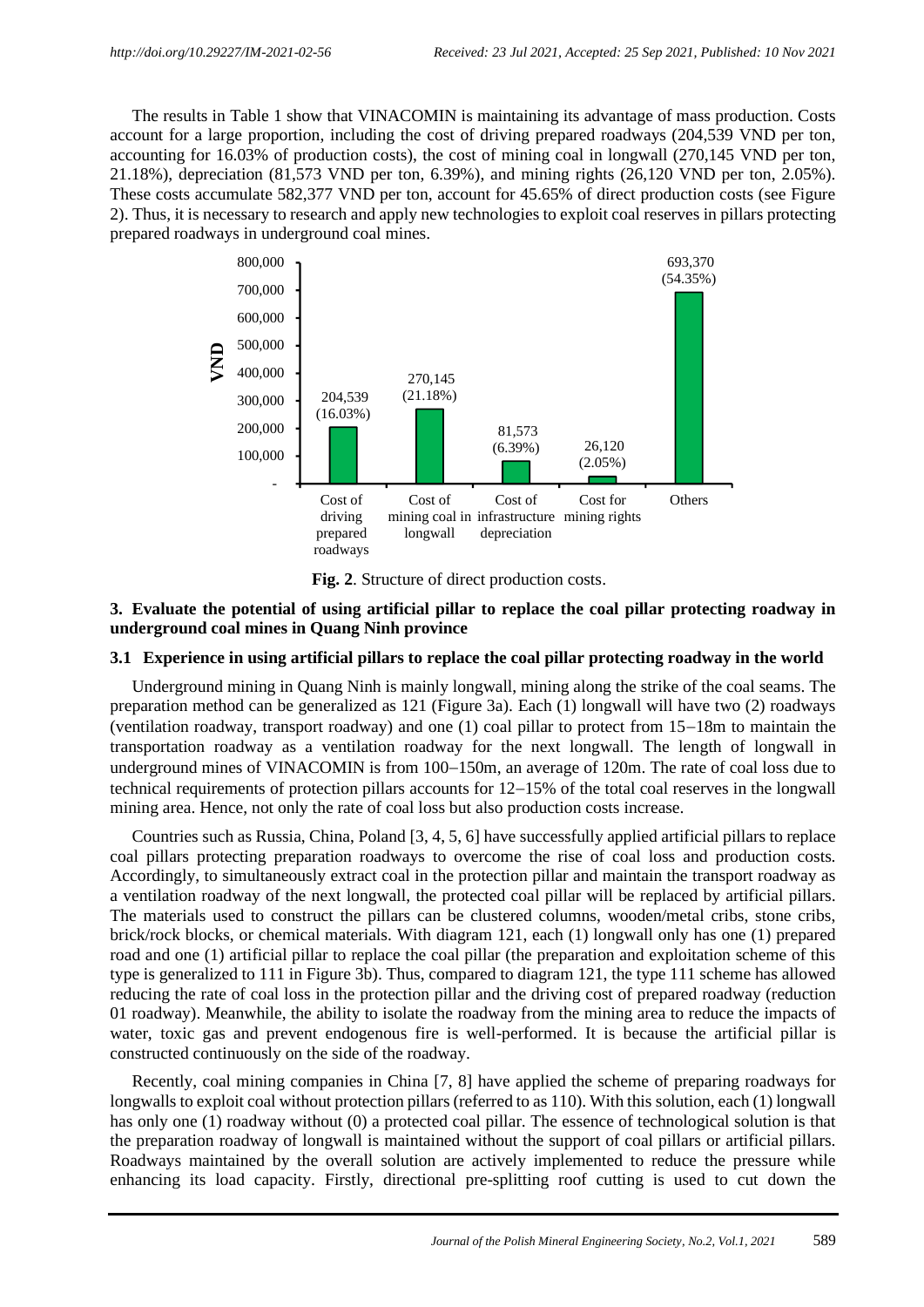transmission passage of ground pressure in part of the overlying rock strata. The gob-side roadway should be maintained by cable bolt or anchor with Constant Resistance and Large Deformation (CRLD) to keep the gateway roof stable during the advance roof caving. Finally, the gangue of the gateway roof will be blocked by using hydraulic props and barbed wise, which are closed to the gob-side (Figure 4).

However, solution 110 also has some disadvantages:

- The protected side of the roadway contacts directly to the mining area with poor isolation. If the site is highly affected by water and coal is self-igniting, safety becomes critical.

- The technological method is only effective for mining coal seams with thickness from thin to medium  $(\leq 3.5 \text{ m})$  and dip up to 15°.







*a. Preparation diagram of type 121 b. Preparation diagram of type 111*

**Fig. 3.** Illustration of the preparation for longwall mining type 121 and 111.



*a. Coal mining diagram in preparation roadway - longwall type 110*



*b. Diagram of layout principles because cable belt increase the ability to carry the load of the roadway along the seam and arrange the hole to cut the main roof*

**Fig. 4.** Illustration of the preparation roadway for longwall mining type 110.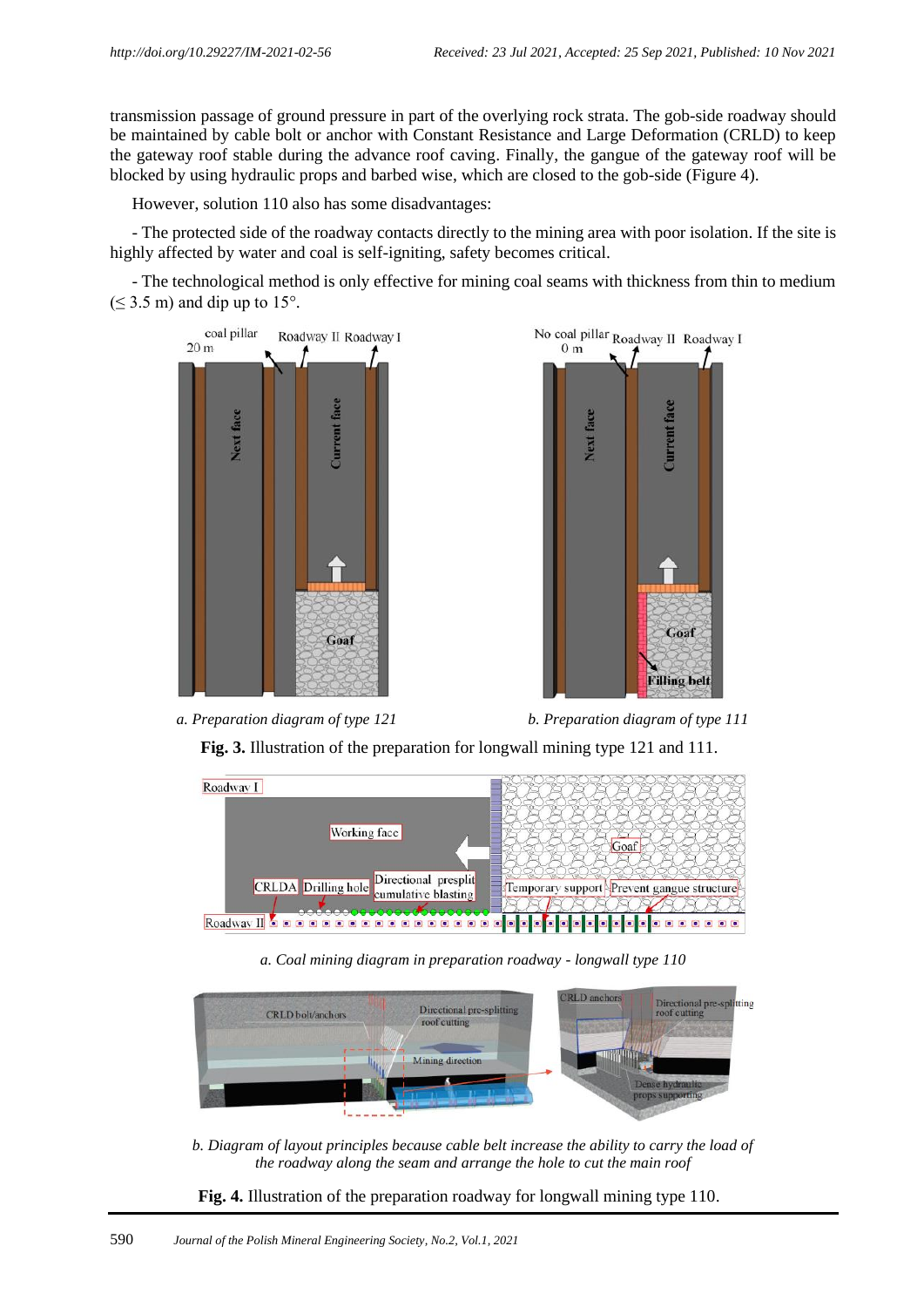Preliminary assessment, both mining solutions 111 and 110 can be applied in underground coal mines in Quang Ninh province to reduce coal loss and the costs associated with the preparation roadways, discounting the mine depreciation, thereby contributing to lower production costs. In Quang Ninh, most coal seams have thicknesses over 3.5 m and dip angles over 15. Furthermore, due to a specific tropical climate, long annual rainy season, and a large amount of rainfall, many mines scope risks when exploiting the upper floors, such as collapse rock walls or displacing cracks to connect the surface to the terrain. Hence, there is a problem of surface water infiltrating/flowing into the mining area, then exporting to the lower mining floor is inevitable. Besides, some mines face fire problems in the excavation due to arising spontaneous combustion of coal (such as Ha Lam and Uong Bi mines). Thus, solution type 111 is widely used owing to the good isolation of the roadway, which is protected with the previous mining area.

Figure 5 illustrated the results of the application of solution type 111 in Changcun mine (China) [4]. The strip pillar is applied to protect the transport roadway of the longwall S511 as a ventilation roadway of the lower longwall (S510). The transport roadway has a rectangular section, 4.5 m wide, 3.5 m high, resisting by reinforced plastic anchors combining cable anchors on the roof of the roadway. The coal seam has a thickness of 6.1 m, dip angle of  $4^\circ$ . The roadway was driven along the seam floor. On the roof of the roadway is a layer of coal with a thickness of 2.6 m.

Artificial pillars protecting roadways are formed from a mixture of mineralized materials labeled C30 (30 MPa - compressive strength, 30 GPa - elastic modulus, Poisson coefficient 0.2, see Table 2). The artificial pillars strip is 1.6 m wide, 3.5 m high, located in the mining area, and is contacting the transport roadway. The artificial pillars consist of blocks  $(3.0 \text{ m} \times 1.6 \text{ m} \times 3.0 \text{ m})$ , constructed adjacent to each other using a specialized mold bag of the same size. The mixture of materials is pumped into the bag. To increase the load capacity is steel bolt is added to the artificial pillars strip through its body. With the length of the experimental roadway of 300 m in the Changcun coal mine, 100 bags were used, corresponding to 100 artificial pillars forming artificial pillars strip.

| <b>Type</b>     | Young's<br><b>Modulus</b> | <b>Poisson's Ratio</b> | <b>Compressive strength</b> | <b>Tensile strength</b> |
|-----------------|---------------------------|------------------------|-----------------------------|-------------------------|
| C10             | 20 GPa                    | 0.2                    | 10 MPa                      | $0.75$ MPa              |
| C <sub>20</sub> | 25.5 GPa                  | 0.2                    | 20 MPa                      | 1.1 MPa                 |
| C <sub>30</sub> | 30 GPa                    | 0.2                    | 30 MPa                      | 1.45 MPa                |

**Tab. 2.** Specifications of some types of construction materials for pillars.



**Fig. 5.** Artificial pillar protecting transportation roadway of longwall S511 in underground coal mine Changcun, China.

The monitoring results show that the most considerable mine pressure impacts the pillar at the range of 5.0 m from the longwall face, reaching 37−37.9 MPa, gradually decreasing to about 30 MPa at the position of 60 m away from the face (Figure 6). In general, the solution has been successfully applied with the following consequences: the mine pressure on the pillar range is at the allowed level, and the pillar strip meets the protection and maintenance requirements of the transport roadway of longwall S511. Along with the technical efficiency, the solution also brings economic benefits to Changcun mine through saving coal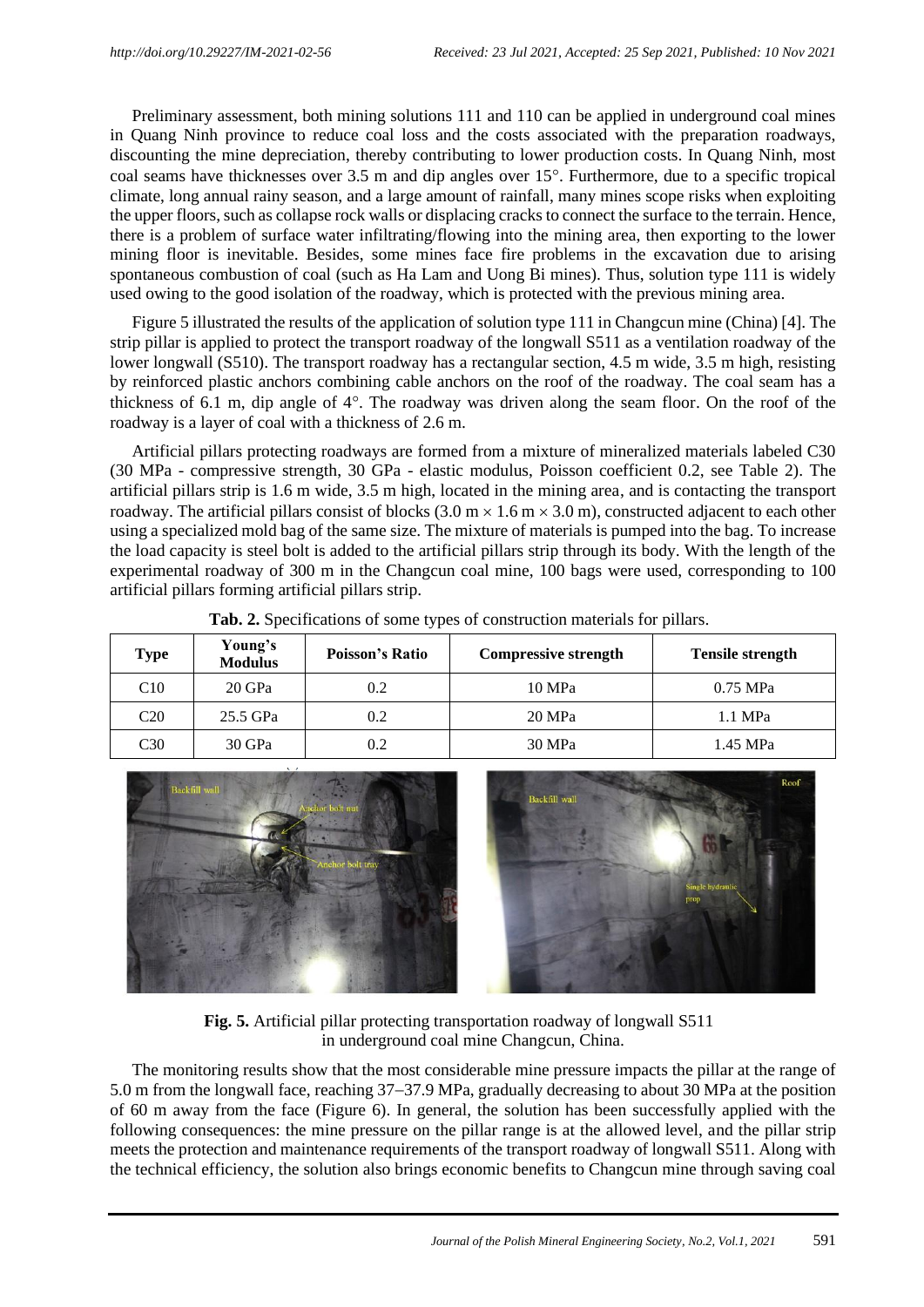resources and reducing preparation roadway costs. More importantly, with only 300 m of roadway kept as a ventilation roadway for the next longwall, this mine saved about 638 thousand USD.



**Fig. 6.** Mine pressure changes acting on artificial mine pillars in Changcun.

#### **3.2 Potential of applying the technological solution in underground mines in Quang Ninh province**

According to [9], coal reserves of seams, with medium thickness (from 1.2−3.5 m with about 184,327 thousand tons), thickness over 3.5 m (about 280,080 thousand tons), and dip up to  $35^{\circ}$  are mobilized and operated in 12 large underground mine projects in Quang Ninh province (Mao Khe, Uong Bi, Vang Danh, Nam Mau, Ha Lam, Nui Beo, Ha Long, Quang Hanh, Duong Huy, Thong Nhat, Khe Cham and Mong Duong). The total reserves account for 464,407 thousand tons, nearly 74% of total coal reserves (630,645 thousand tons - only in the longwall area, details shown in Figure 7). This is the range of reserves expected to apply the longwall mining technology, protecting the roadway along the seam strike by coal pillar. If only temporarily calculated by 12% of the coal reserves in the longwall mining area, the coal reserves left in the protection pillars were 55,729 thousand tons (22,119 thousand tons of average thick seams, 33,610 thousand tons of thick seams). This reserve equivalent equals to total reserves of a large underground mine. Thereby, there is a potential of applying new technology solutions (111 and 110) for mining coal in protected pillars of underground coal mines in Quang Ninh province, and suitable to the strategy of Vietnam coal sector.



**Fig. 7.** Coal reserves of 12 underground mine projects in Quang Ninh province [9].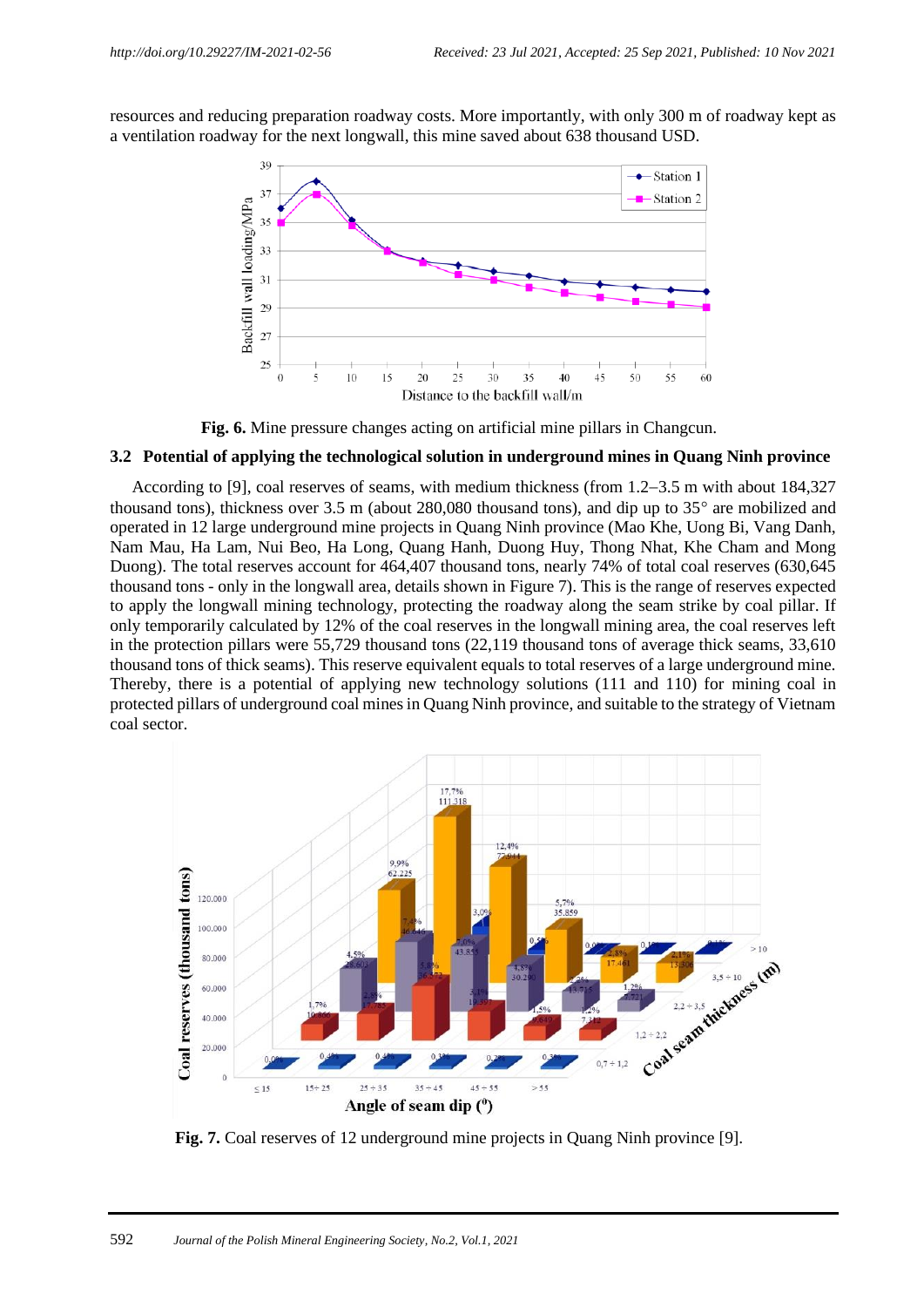# **4. Implementing and evaluating the effectiveness of artificial pillars to replace coal pillars protecting prepared roadways in underground coal mines**

# **4.1 Choose the location and design to apply artificial pillar**

To accurately assess the efficiency of using artificial pillars to protect the preparation roadways, the authors calculated and designed a specific underground mine of VINACOMIN. The selected design site is a longwall 14.5-19 level -190/-150 of seam No 14.5, Khe Cham III coal mine of Khe Cham Coal Company - VINACOMIN. The thickness of the coal seam design is 5.6 m. The dip angle is 12°. The floor and roof of the longwall are stable aggregates of rock. The longwall ranks type I of methane gas, and the coal of seam is not spontaneous combustion. According to the plan of Khe Cham Coal Company, the longwall is prepared with a face length of 65 m and the strike length of 171 m. A coal pillar of 18 m width remains to protect and maintain the transport roadway as a ventilation roadway for the next longwall (14.5-20) (Figure 8). Then, the actual length of the longwall is only 45 m.



**Fig. 8.** Location map of the designed longwall 14.5-19 in Khe Cham coal mine III.

The transport roadway of longwall 14.5-19 was driven along the seam floor and lies entirely in the seam 14.5 with arch cross-section (3.24 m high, 4.03 m wide, excavated area 11.2 m<sup>2</sup>, and usable area 8.5 m<sup>2</sup>). This roadway is supported by flexible anti-steel. The structure consists of 5 SVP-27 steel sections with a wave of 0.5 m. Because the transport roadway within the coal seam is large, it is not suitable to apply artificial pillars made from stone strips, supporting pillars, or mining without protective pillars. Accordingly, in this case, artificial pillars with continuous strip and crib construction are applicable.

The longwall 14.5-19 had been completed and must be put into operation soon at the time of evaluation. The authors assessed the current technical conditions, the ability to supply materials for reinforcement, and the production progress in the longwall 14.5-19 of coal seam 14.5. At the results, the authors chose artificial pillars with wooden crib structure combined with steel columns (pillar structure made of more modern and superior materials will be deployed later). Accordingly, the intersection of the longwall will be supported and kept by the cribs with suitable compression capacity. At the same time, the inside area of the transport roadway of longwall 14-5-19 also needs additional reinforcement. The application will allow the company to mine more coal in pillars protecting the prepared roadways (about 19,951 tons). The coal output of the design longwall increased to 67,451 tons. The rate of coal loss from 39% decreased to 14%. The roadway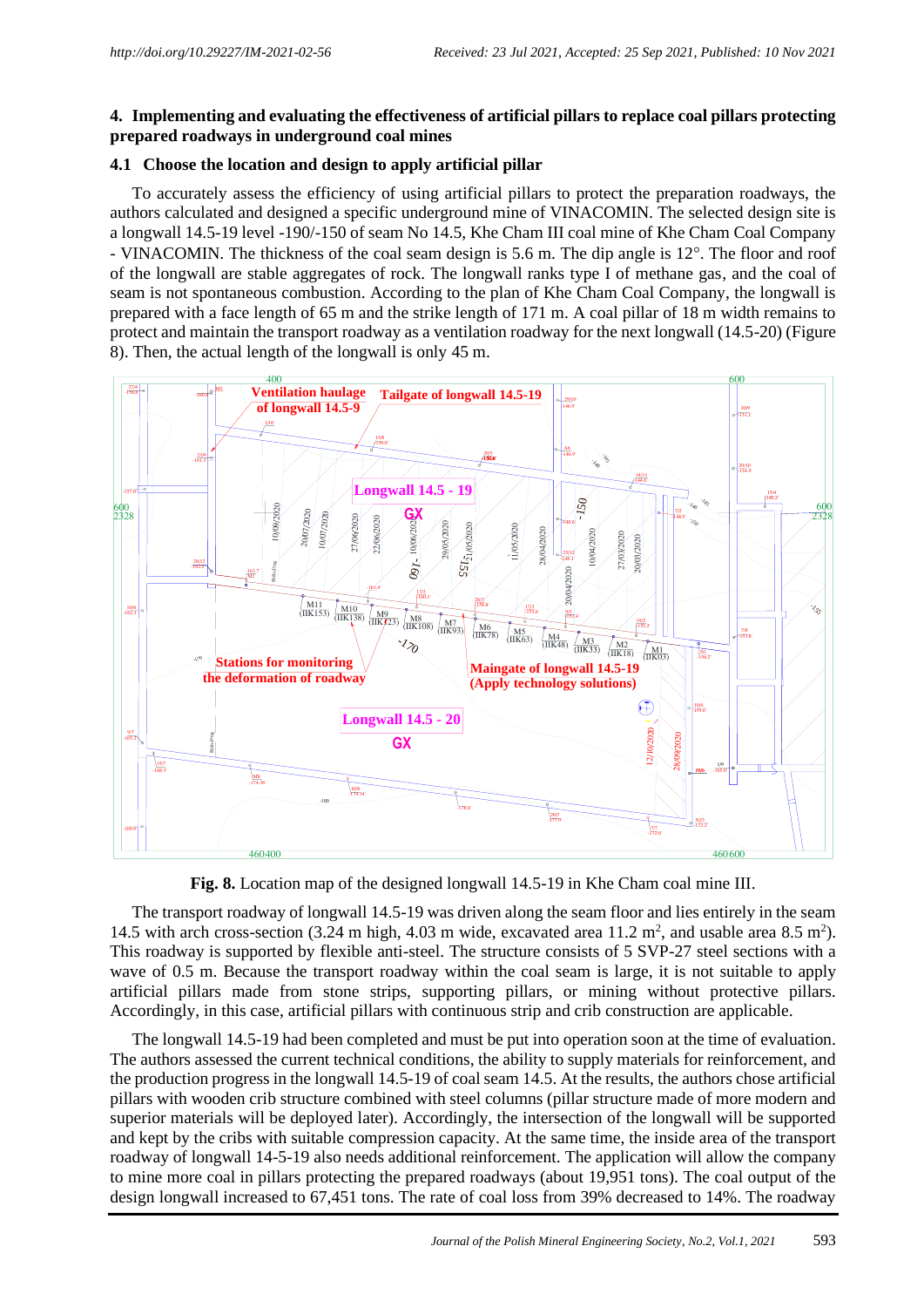per 1000 tons decreased by nearly 23%, from 8.19 m per 1000 tons to 6.3 m per 1000 tons. Figure 9 illustrates the schematic constructed support the transport roadway of longwall 14.5-19 and artificial pillars. Table 3 shows some technical and economic indicators of the technology.



**Fig. 9.** Illustration of artificial pillars constructed in underground.

|  |                                                      |  |  | <b>Tab. 3.</b> Summary of main economic and technical indicators for longwall according to the |  |
|--|------------------------------------------------------|--|--|------------------------------------------------------------------------------------------------|--|
|  | options of protecting the transport roadway 14.5-19. |  |  |                                                                                                |  |

|               |                                                                              |                | Amount                               | <b>Difference</b>                    |                                  |
|---------------|------------------------------------------------------------------------------|----------------|--------------------------------------|--------------------------------------|----------------------------------|
| No            | Name of indicator                                                            | Unit           | Leaving<br>protection coal<br>pillar | <b>Using</b><br>artificial<br>pillar | (increase '+';<br>reduction '-') |
| $\mathcal{I}$ | $\overline{c}$                                                               | $\mathfrak{Z}$ | $\overline{4}$                       | $\mathfrak{H}$                       | $6 = 5-4$                        |
| $\mathbf{1}$  | Coal seam thickness                                                          | m              | 5.60                                 | 5.60                                 |                                  |
| 2             | The dip angle of the coal seam                                               | degree         | 12                                   | 12                                   |                                  |
| 3             | Face length                                                                  | m              | 45                                   | 65                                   | $+20$                            |
| 4             | Length of coal pillars protecting the<br>transportion roadway                | m              | 18                                   | $\Omega$                             | $-18$                            |
| 5             | Length in retreat longwall                                                   | m              | 171                                  | 171                                  | $\mathbf{0}$                     |
| 6             | Coal reserves                                                                |                |                                      |                                      |                                  |
| a             | of the design area                                                           | thousand tons  | 81,255                               | 81.255                               | $\mathbf{0}$                     |
| b             | of coal pillar protecting transportation<br>roadway                          | thousand tons  | 25,807                               |                                      | $-25,807$                        |
| $\mathbf{c}$  | of the design longwall                                                       | thousand tons  | 61,442                               | 87,249                               | $+25,807$                        |
| 7             | Volume meter of preparation roadway from<br>designed area                    | m              | 432                                  | 472                                  | 40                               |
| 8             | Mining capacity                                                              | ton/year       | 150,000                              | 150,000                              | $\Omega$                         |
| 9             | Equipment depreciation time                                                  | year           | 5                                    | 5                                    | $\mathbf{0}$                     |
| 10            | Output of coal extracted from designed<br>longwall (technology coal loss 5%) | ton            | 52,777                               | 74,945                               | $+22,168$                        |
| 11            | Cost for a meter of preparation roadway                                      | $m/1000$ ton   | 8.19                                 | 6.30                                 | $-1.89$                          |
| 12            | Coal loss rate                                                               | $\%$           | 39%                                  | 14%                                  | $-25%$                           |
| 13            | Coal commercial product                                                      | ton            | 47,500                               | 67,451                               | $+19,951$                        |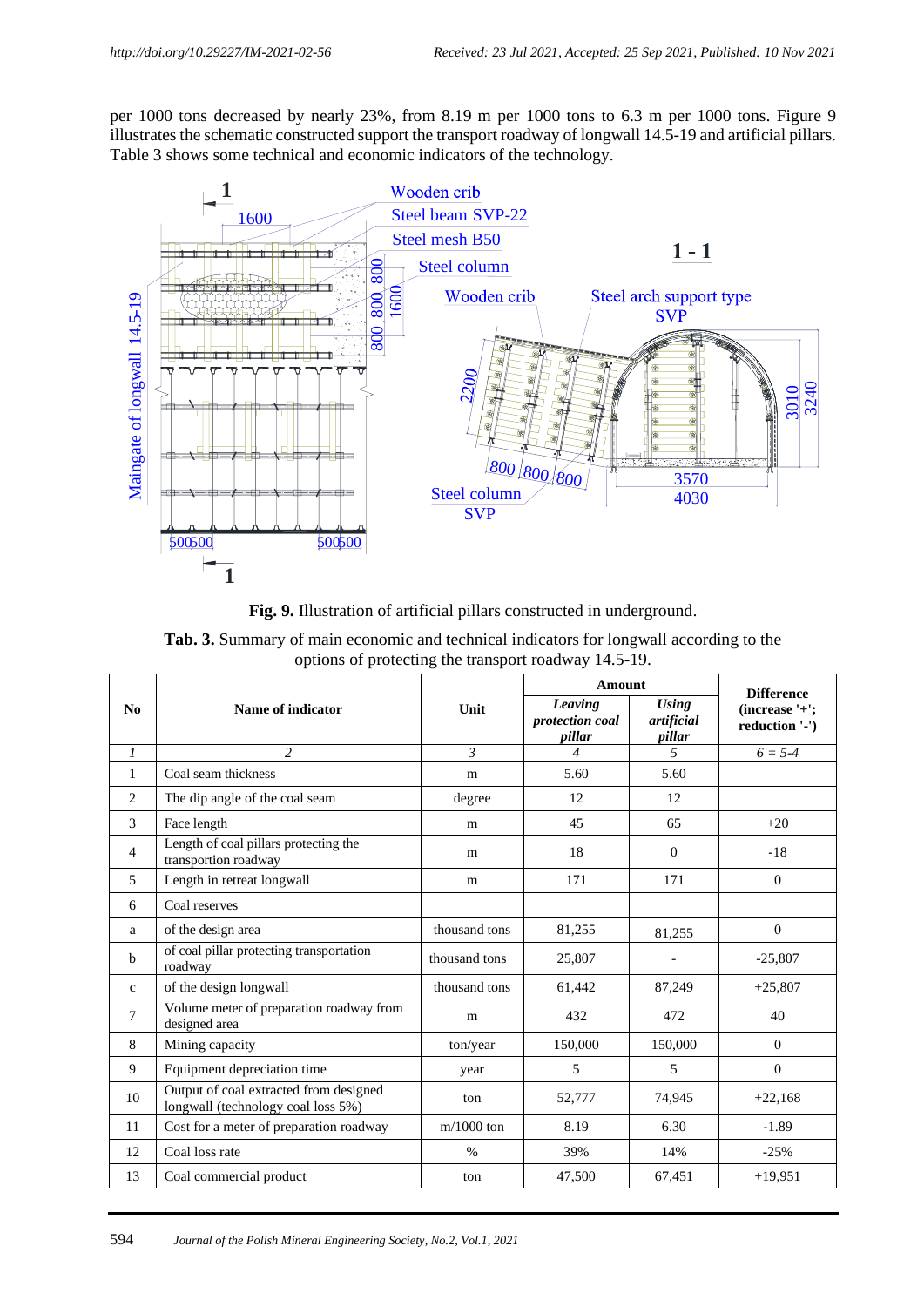In the economic aspect, the price of one ton of consumption coal in traditional pillars to protect the transport roadway is 1,617,844 VND. Using artificial pillars to replace coal pillars makes it possible to reduce the costs of driving roadways, infrastructure depreciation, and mining rights fees by mining more coal reserves from the pillars. Therefore, the price can be reduced to 1,583,929 VND per ton. Thus, for each ton of mined coal from the longwall 14.5-19 using artificial pillars, Khe Cham Coal Company can benefit 33,915 VND. The total benefit value for Khe Cham Coal Company in just one area of the longwall 14.5-19 is calculated by 67.45 thousand tons  $\times$  33,915 VND per ton = 2,287,610 thousand VND (about 83,185 Euros). Table 4 and Figure 10 show details of economic indicators's comparison.

|                          |                                                                            |                | Amount                               | <b>Difference</b>                 |                                   |
|--------------------------|----------------------------------------------------------------------------|----------------|--------------------------------------|-----------------------------------|-----------------------------------|
| N <sub>0</sub>           | Name of indicator                                                          | Unit           | Leaving<br>protection coal<br>pillar | <b>Using artificial</b><br>pillar | $(increase'+')$<br>reduction '-') |
| $\mathfrak{1}$           | 2                                                                          | $\mathfrak{Z}$ | $\overline{4}$                       | 5                                 | $6 = 5 - 4$                       |
| 1                        | Coal commercial product                                                    | Ton            | 47,500                               | 67,451                            | $+19,951$                         |
| 2                        | Total cost of coal production                                              | million VND    | 76,847                               | 106,837                           | $-29,990$                         |
| 3                        | Coal price                                                                 | VND/ton        | 1,617,844                            | 1,583,929                         | $-33,915$                         |
|                          | Cost for driving roadways                                                  | VND/ton        | 165,777                              | 126,440                           | $-39,337$                         |
| $\overline{\phantom{a}}$ | Cost of coal mining in longwall                                            | VND/ton        | 421,436                              | 511,660                           | $+90,224$                         |
|                          | Cost of depreciation of mine<br>opening and infrastructure                 | VND/ton        | 152,451                              | 107,358                           | $-45,093$                         |
|                          | Cost for mining rights                                                     | VND/ton        | 37,259                               | 26,238                            | $-11,021$                         |
|                          | Others                                                                     | VND/ton        | 840,922                              | 812,233                           | $-28,688$                         |
| $\overline{4}$           | Total benefit value of the artificial<br>pillar option $(V.1 \times VI.3)$ | thousand VND   |                                      | 2,287,610                         |                                   |

**Tab. 4.** Comparison of economic indicators between two options.



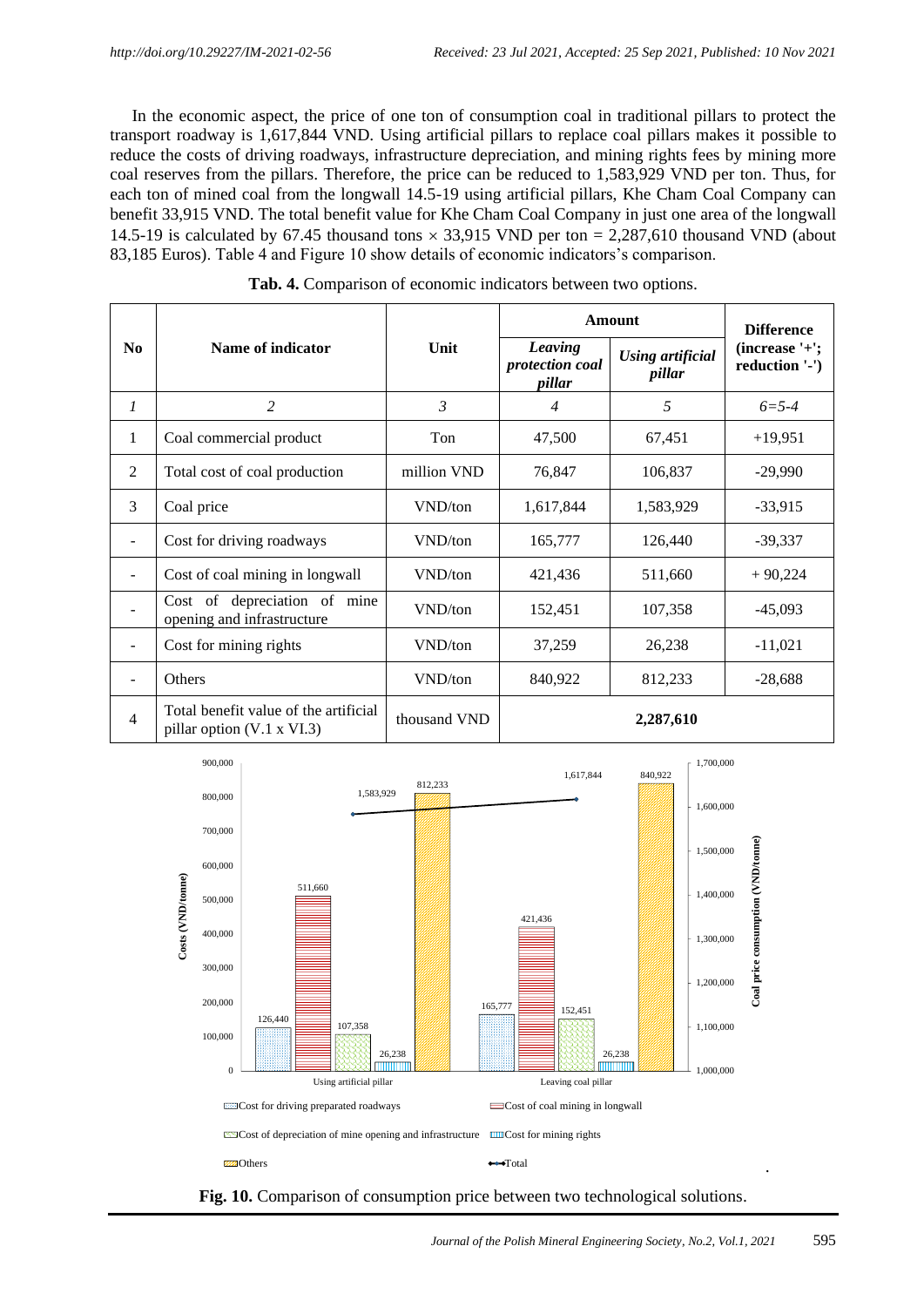### **4.2 Evaluating the stability of the roadway protected by artificial pillars**

To evaluate the stability of the transport roadway protected by artificial pillars, during the exploitation of longwall 14.5-19, the authors collaborated with Khe Cham Coal Company to set up stations monitoring deformation on the transport roadway of longwall 14.5-19. There are 11 measuring stations located at a distance of 3, 18, 33, 48, 63, 78, 93, 109, 123, 138, and 153 meters from the first position of longwall face 14.5-19 along the strike to the last mining position.

The monitoring results show that the roadway's deformation rate was the strongest and fastest within about 40 m in front of and behind the longwall face (vertical deformation rate was from 7 to 10 mm/daynight; horizontal deformation from 8 to 20 mm/day-night). In the advanced direction of the longwall face, in the gob area from the 40th meter in the opposite direction of the face forward, this rate gradually decreased (the vertical deformation rate was only from 0 to 4 mm/day-night, vertical deformation from 0 to 6 mm/day-night). From the 100th meter behind the longwall face towards the gob, the roadway was no longer deformed and became stable.

The total deformation value of the roadway during the monitoring period reached a maximum of 300 mm vertically (measurement station No.1) and 350 mm horizontally (measurement station No. 3). It corresponds to a reduction of its cross-section of about 9.8−9.97%, ensuring the parameter according to safety regulations to serve ventilation and production of the longwall 14.5-20 (see Figure 11).



**Fig. 11.** The result of deformation monitoring of roadway, longwall 14.5-19.

## **5. Conclusions**

Applying artificial pillars to replace coal pillars protecting prepared roadways during the mining process will reduce the loss of coal resources, the cost of driving roadways, and direct labor. Therefore, the company can gain better economic efficiency. New underground coal mines' investment requires many procedures and cannot be deployed soon. Thus, it is an excellent way to apply different mining technology with a high level of mechanization and significant capacity to meet the increasing coal demand of the country. The technological solution using artificial pillars to replace coal pillars protecting the prepared roadway can potentially ensure the sustainable development goal of VINACOMIN and Vietnam's coal industry regarding economic benefits, the utilization of coal resources, and the safety of the labor.